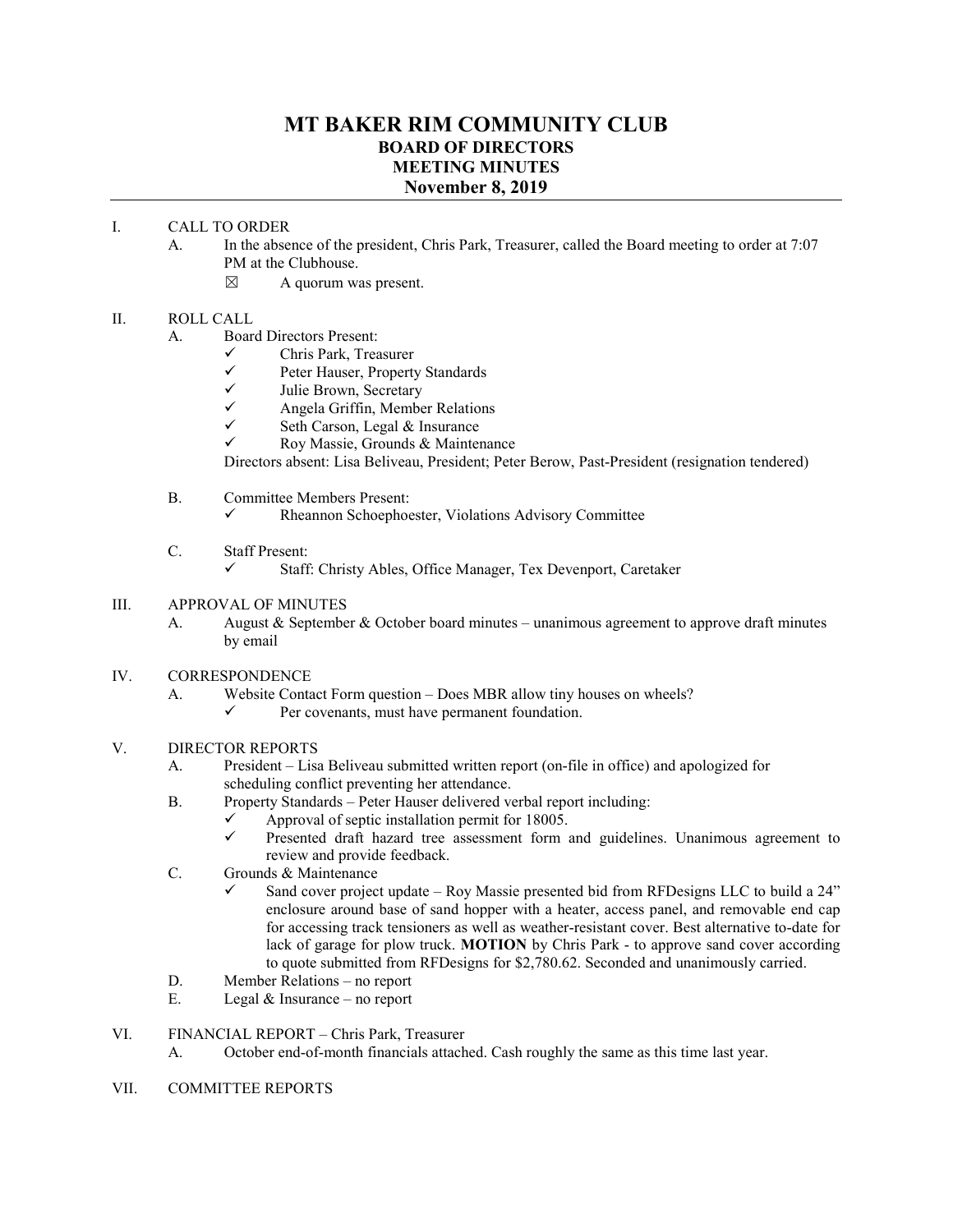A. Advisory Committee on rental Rules & Regulations and Schedule of Violations & Fines – Chair: Rheannon Schoephoester presented proposal (on-file in office). MOTION by Julie Brown to prepare and present formal Proposal to Amend Governing Document. Seconded and unanimously carried.

### VIII. UNFINISHED BUSINESS

- A. Update on proposed website redesign project add rental registration form to website to streamline process.
- IX. NEW BUSINESS
	- A. Open Bookkeeper position Chris Park & Christy to draft list of all office staff tasks/responsibilities to aid in job description
	- B. Peter Berow resignation Board would like to recognize and thank Peter for his years of dedication to community through board service
	- C. Violations Director **MOTION**: to elect Rheannon Schoephoester as interim Violations Director. Seconded and unanimously carried.
- X. NEXT MEETING DATE
	- A. The next Board meeting is scheduled for January 17, 2019 at 7 pm in the clubhouse.
- XI. ADJOURNMENT
	- A. There being no further business the meeting was adjourned at 9:30 pm.

### **APPROVED:**

**SECRETARY\_\_\_\_\_\_\_\_\_\_\_\_\_\_\_\_\_\_\_\_\_\_\_\_\_\_\_\_\_\_\_\_\_\_\_\_\_\_\_\_\_\_\_\_\_\_\_\_DATE\_\_\_\_\_\_\_\_\_\_\_\_\_\_\_\_\_**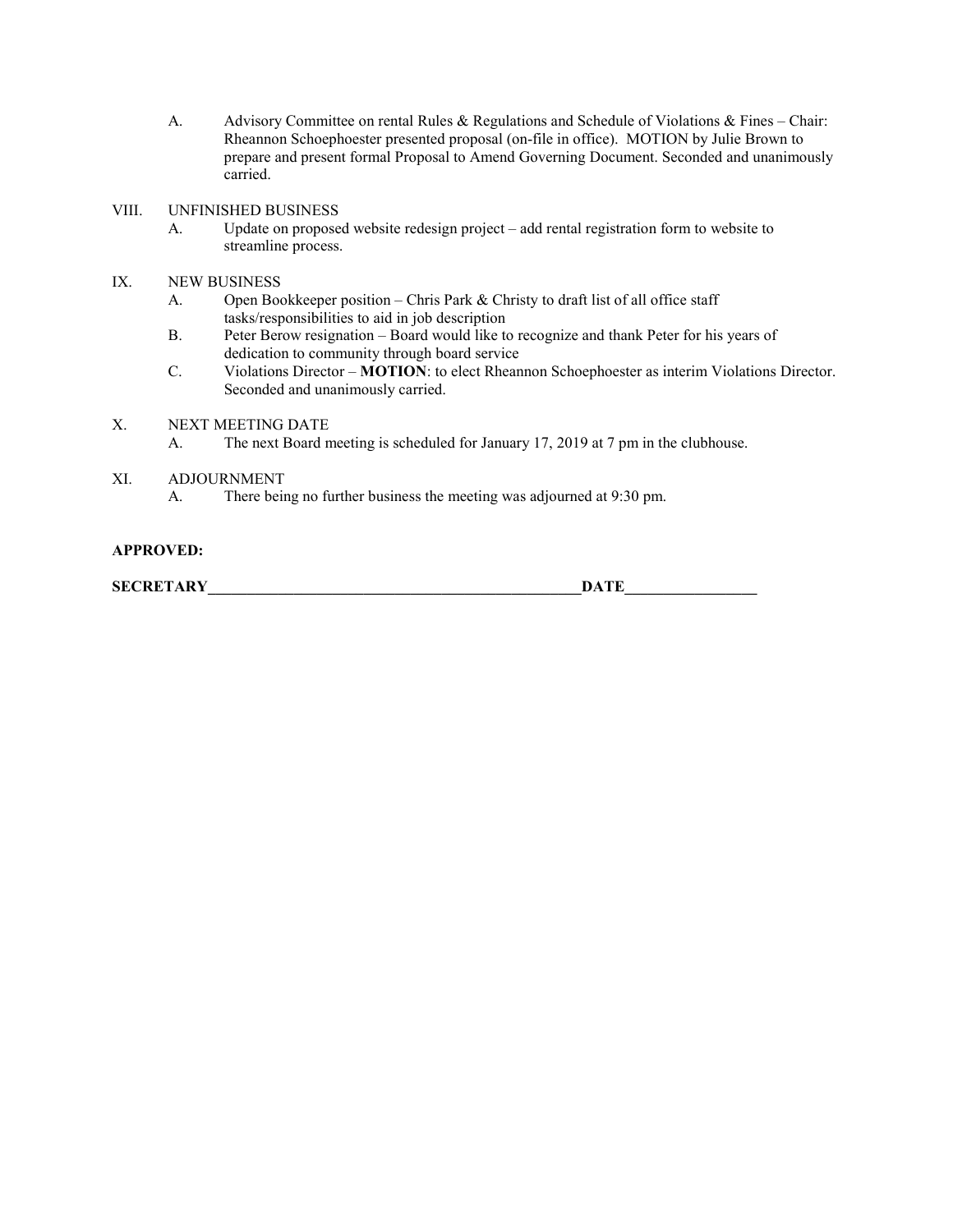# 11:25 AM **Mt. Baker Rim Community Club** 11/04/19 **Balance Sheet Prev Year Comparison** Accrual Basis **Accrual Basis** As of October 31, 2019

|                                                            | Oct 31, 19                | Oct 31, 18                | \$ Change             | % Change           |
|------------------------------------------------------------|---------------------------|---------------------------|-----------------------|--------------------|
| <b>ASSETS</b>                                              |                           |                           |                       |                    |
| <b>Current Assets</b><br><b>Checking/Savings</b>           |                           |                           |                       |                    |
| <b>CASH</b>                                                |                           |                           |                       |                    |
| 1020 · Petty Cash - Office<br>1025 · PayPal Online Account | 84.95<br>372.57           | 352.60<br>241.84          | $-267.65$<br>130.73   | $-75.9%$<br>54.1%  |
| 1080 · Peoples Business Checking                           | 8,602.39                  | 21,604.83                 | $-13,002.44$          | -60.2%             |
| 1082 · Peoples Business Savings                            | 55,395.88                 | 42,223.54                 | 13,172.34             | 31.2%              |
| 1084 · Peoples Construction Deposits                       | 18,004.10                 | 18,005.09                 | $-0.99$               | 0.0%               |
| 1086 · Peoples GM Debit Card<br>1088 · Peoples Social Card | 696.06<br>371.71          | 3,472.47<br>137.20        | $-2,776.41$<br>234.51 | $-80.0%$<br>170.9% |
| 1090 · First Federal RESERVES MMA new                      | 153,370.42                | 149,333.62                | 4,036.80              | 2.7%               |
| 1091 · First Fed Checking                                  | 500.00                    | 500.00                    | 0.00                  | 0.0%               |
| 1093 · First Fed 2YR CD<br>1094 · First Fed 3YR CD         | 52,298.05<br>52,505.94    | 51,493.06<br>51,746.22    | 804.99<br>759.72      | 1.6%<br>1.5%       |
| <b>Total CASH</b>                                          | 342,202.07                | 339.110.47                | 3.091.60              | 0.9%               |
| <b>Total Checking/Savings</b>                              | 342,202.07                | 339,110.47                | 3,091.60              | 0.9%               |
| <b>Accounts Receivable</b><br>1200 · Accounts Receivable   | 5,135.18                  | 3,834.44                  | 1,300.74              | 33.9%              |
| <b>Total Accounts Receivable</b>                           | 5,135.18                  | 3,834.44                  | 1,300.74              | 33.9%              |
| <b>Other Current Assets</b>                                |                           |                           |                       |                    |
| 1310 · Prepaid Insurance<br>1499 · Undeposited Funds       | 7,082.81<br>325.00        | 7,081.19<br>350.00        | 1.62<br>$-25.00$      | 0.0%<br>-7.1%      |
| <b>Total Other Current Assets</b>                          | 7,407.81                  | 7,431.19                  | $-23.38$              | $-0.3%$            |
| <b>Total Current Assets</b>                                | 354.745.06                | 350,376.10                | 4,368.96              | 1.3%               |
| <b>Fixed Assets</b>                                        |                           |                           |                       |                    |
| 1600 · BUILDING IMPROVEMENTS                               | 563.160.95                |                           |                       |                    |
| 1620 · Original Cost<br>1625 · Depreciation                | -289,127.74               | 563,160.95<br>-269,846.82 | 0.00<br>$-19,280.92$  | 0.0%<br>$-7.2%$    |
| Total 1600 · BUILDING IMPROVEMENTS                         | 274,033.21                | 293,314.13                | $-19,280.92$          | $-6.6%$            |
| 1630 · ROAD IMPROVEMENTS                                   |                           |                           |                       |                    |
| 1640 · Original Cost<br>1645 · Depreciation                | 338,792.00<br>-338,792.00 | 338,792.00<br>-338,792.00 | 0.00<br>0.00          | 0.0%<br>0.0%       |
| 1630 · ROAD IMPROVEMENTS - Other                           | 111.72                    | 0.00                      | 111.72                | 100.0%             |
| Total 1630 · ROAD IMPROVEMENTS                             | 111.72                    | 0.00                      | 111.72                | 100.0%             |
| 1650 · EQUIPMENT, OTHER                                    |                           |                           |                       |                    |
| 1660 Original Cost                                         | 101,795.23                | 101,795.23                | 0.00                  | 0.0%               |
| 1665 · Depreciation                                        | $-92,153.46$              | $-87,552.24$              | $-4,601.22$           | $-5.3%$            |
| Total 1650 · EQUIPMENT, OTHER                              | 9,641.77                  | 14.242.99                 | $-4,601.22$           | $-32.3%$           |
| 1670 · VEHICLES<br>1680 Original Cost                      | 38,675.00                 | 38,675.00                 | 0.00                  | 0.0%               |
| 1685 · Depreciation                                        | $-36,372.07$              | $-35,911.28$              | $-460.79$             | $-1.3%$            |
| Total 1670 · VEHICLES                                      | 2,302.93                  | 2,763.72                  | $-460.79$             | $-16.7%$           |
| <b>Total Fixed Assets</b>                                  | 286,089.63                | 310,320.84                | -24,231.21            | $-7.8%$            |
| <b>Other Assets</b><br>1911 · Stock - CHS, Inc.            | 4,787.92                  | 4,787.92                  | 0.00                  | 0.0%               |
| <b>Total Other Assets</b>                                  | 4,787.92                  | 4,787.92                  | 0.00                  | 0.0%               |
| <b>TOTAL ASSETS</b>                                        | 645,622.61                | 665,484.86                | $-19,862.25$          | $-3.0%$            |
| <b>LIABILITIES &amp; EQUITY</b>                            |                           |                           |                       |                    |
| Liabilities<br><b>Current Liabilities</b>                  |                           |                           |                       |                    |
| <b>Accounts Payable</b>                                    |                           |                           |                       |                    |
| 2000 · Accounts Payable                                    | 434.00                    | 0.00                      | 434.00                | 100.0%             |
| <b>Total Accounts Payable</b>                              | 434.00                    | 0.00                      | 434.00                | 100.0%             |
| <b>Other Current Liabilities</b><br>2080 · Prepaid Dues    | 1,485.00                  | 2,149.64                  | $-664.64$             | $-30.9%$           |
| 2100 · Payroll Liabilities                                 | 1,145.41                  | 1,297.16                  | $-151.75$             | $-11.7%$           |
| 2250 Deposits Held for Contractors                         | 18,000.00                 | 18,000.00                 | 0.00                  | 0.0%               |
| <b>Total Other Current Liabilities</b>                     | 20,630.41                 | 21,446.80                 | $-816.39$             | $-3.8%$            |
| <b>Total Current Liabilities</b>                           | 21,064.41                 | 21,446.80                 | $-382.39$             | $-1.8%$            |
| <b>Total Liabilities</b>                                   | 21,064.41                 | 21,446.80                 | $-382.39$             | $-1.8%$            |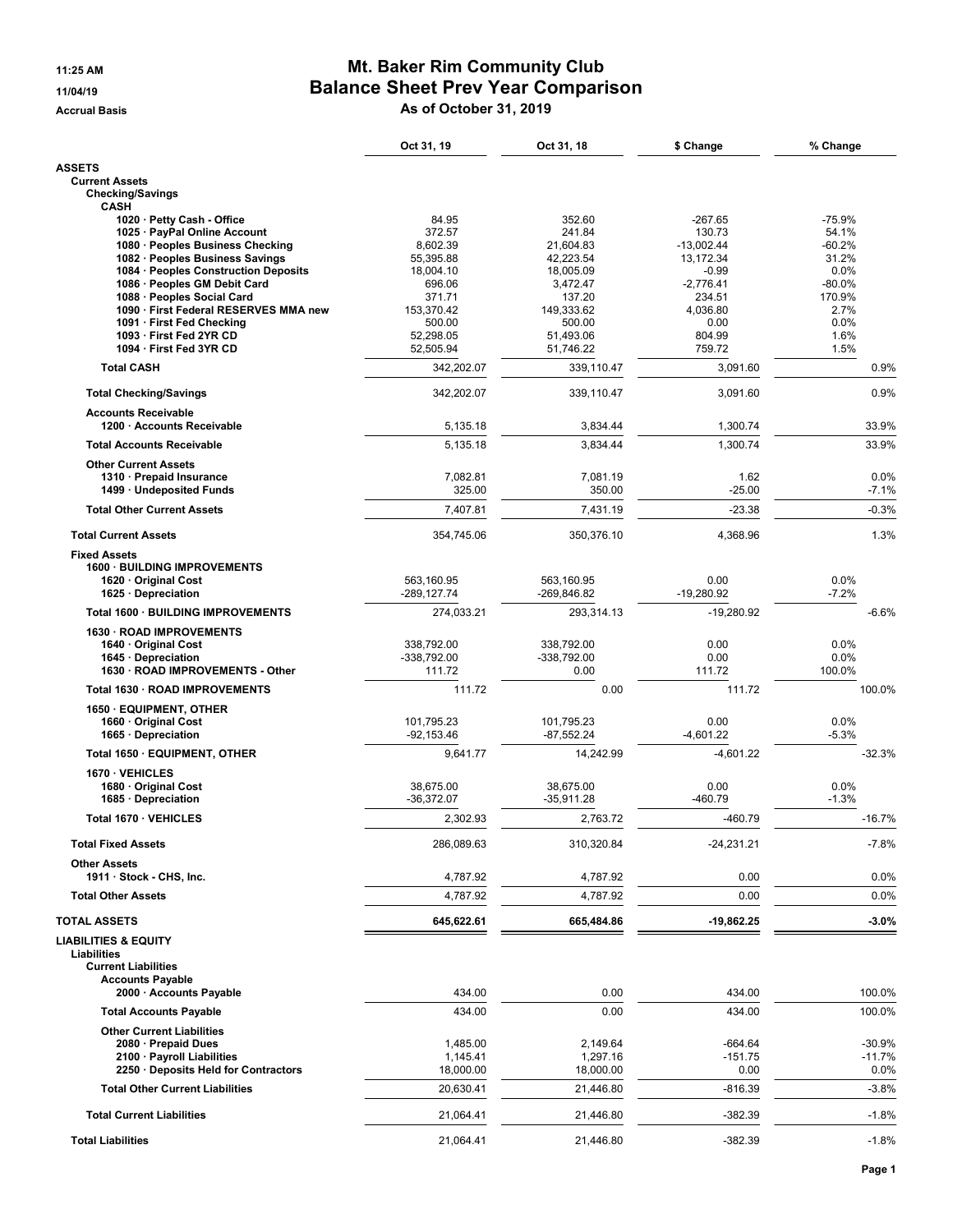# 11:25 AM **Mt. Baker Rim Community Club** 11/04/19 **Balance Sheet Prev Year Comparison** Accrual Basis **Accrual Basis** As of October 31, 2019

|                            | Oct 31, 19 | Oct 31, 18 | \$ Change    | % Change  |
|----------------------------|------------|------------|--------------|-----------|
| Equity                     |            |            |              |           |
| 3015 · Retained Earnings   | 16.281.79  | -51.938.45 | 68.220.24    | 131.4%    |
| 3020 Operating Fund        | 322.790.23 | 407.474.23 | $-84.684.00$ | $-20.8\%$ |
| 3030 · Replacement Fund    | 254.769.00 | 222.024.00 | 32.745.00    | 14.8%     |
| Net Income                 | 30.717.18  | 66.478.28  | $-35.761.10$ | -53.8%    |
| <b>Total Equity</b>        | 624.558.20 | 644.038.06 | $-19.479.86$ | $-3.0%$   |
| TOTAL LIABILITIES & EQUITY | 645.622.61 | 665.484.86 | -19.862.25   | $-3.0\%$  |
|                            |            |            |              |           |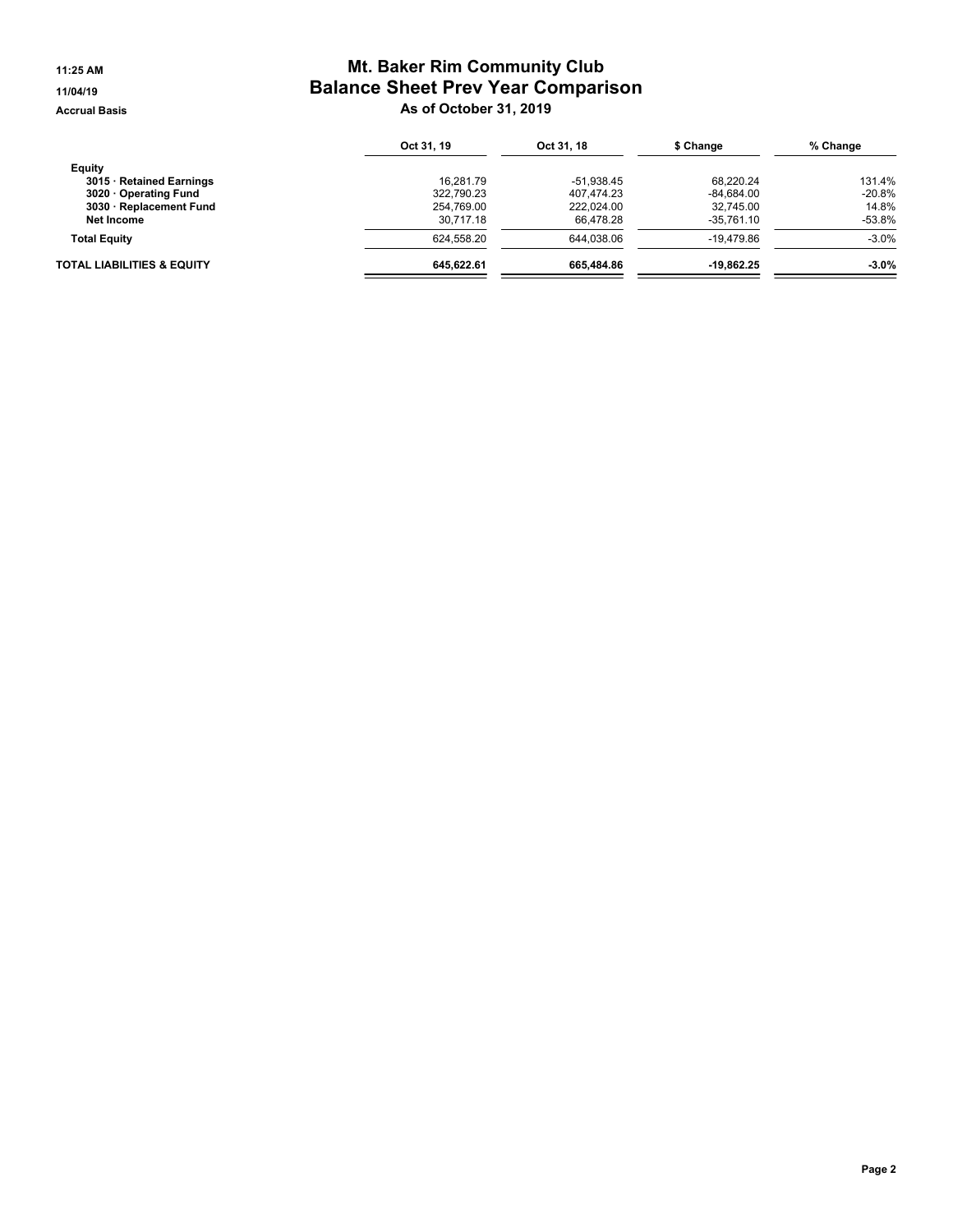# 11:27 AM **Mt. Baker Rim Community Club** 11/04/19 **Profit & Loss Budget vs. Actual** Accrual Basis **Accrual Basis** Accrual Basis **January through October 2019**

|                                                             | Jan - Oct 19        | <b>Budget</b>    | \$ Over Budget         | % of Budget    |
|-------------------------------------------------------------|---------------------|------------------|------------------------|----------------|
| <b>Ordinary Income/Expense</b>                              |                     |                  |                        |                |
| Income                                                      |                     |                  |                        |                |
| 4010 · Members Dues                                         | 297,337.50          | 295,988.00       | 1.349.50               | 100.5%         |
| 4018 · Rental Income - Apartment                            | 4,800.00            | 0.00             | 4,800.00               | 100.0%         |
| 4020 · Capital Portion of Dues                              | 0.00                | 0.00             | 0.00                   | 0.0%           |
| 4025 · Special Assessment for Pool                          | 0.00                | 0.00             | 0.00                   | 0.0%           |
| 4030 · Members Interest                                     | 432.39              | 400.00           | 32.39                  | 108.1%         |
| 4050 · Members Lien Fees                                    | 1,600.00            | 0.00             | 1,600.00               | 100.0%         |
| 4101 · Member Gate Card                                     | 910.00              | 1,300.00         | $-390.00$              | 70.0%          |
| 4102 · Vendor Gate Card<br>4140 · Interest Income           | 895.00              | 2,000.00         | $-1,105.00$            | 44.8%<br>76.4% |
| 4165 · Recovery of Bad Debt                                 | 2,673.47            | 3,500.00<br>0.00 | $-826.53$              | 100.0%         |
| 4168 · Clubhouse Rental Income                              | 12,038.57<br>350.00 | 350.00           | 12,038.57<br>0.00      | 100.0%         |
| 4169 · Violations Income                                    | 100.00              | 1,000.00         | $-900.00$              | 10.0%          |
| 4173 · Renter Fee Income                                    | 15,500.00           | 14,000.00        | 1,500.00               | 110.7%         |
| 4175 · Transfer Fees                                        | 3,150.00            | 2,500.00         | 650.00                 | 126.0%         |
| 4176 · Social Function Income                               | 50.00               | 0.00             | 50.00                  | 100.0%         |
| <b>Total Income</b>                                         | 339,836.93          | 321,038.00       | 18,798.93              | 105.9%         |
| <b>Gross Profit</b>                                         | 339,836.93          | 321,038.00       | 18,798.93              | 105.9%         |
| <b>Expense</b>                                              |                     |                  |                        |                |
| 5000 · ADMINISTRATION                                       |                     |                  |                        |                |
| 5005 · Accounting Expense                                   | 8,550.00            | 8,500.00         | 50.00                  | 100.6%         |
| 5006 · Bookkeeping                                          | 0.00                | 250.00           | $-250.00$              | 0.0%           |
| 5011 · Bank Service Charges                                 | 67.38               | 60.00            | 7.38                   | 112.3%         |
| 5012 Credit Card Fees                                       | 2,962.31            | 1.900.00         | 1.062.31               | 155.9%         |
| 5014 Consulting Expense                                     | 0.00                | 0.00             | 0.00                   | 0.0%           |
| 5021 Gate Card Expense                                      | 1,175.92            | 1,000.00         | 175.92                 | 117.6%         |
| 5024 · Annual General Meeting Expense                       | 1,436.40            | 1,400.00         | 36.40                  | 102.6%         |
| 5025 · General Admin./Directors                             | 1,714.05            | 625.00           | 1,089.05               | 274.2%         |
| 5026 · Interest Expense                                     | 65.00               |                  |                        |                |
| 5028 · Internet Access                                      | 1,169.91            | 1,600.00         | $-430.09$              | 73.1%          |
| $5030 \cdot$ Legal                                          | 1,216.50            |                  |                        |                |
| 5031 · Legal - Filing Fees                                  | 0.00                | 200.00           | $-200.00$              | 0.0%           |
| 5032 · Attorney Fees                                        | 0.00                | 500.00           | $-500.00$              | 0.0%           |
| 5035 · Licenses & Permits                                   | 800.97              | 700.00           | 100.97                 | 114.4%         |
| 5036 · Mileage                                              | 0.00                | 50.00            | $-50.00$               | 0.0%           |
| 5045 · Office Supplies                                      | 814.31              | 1,500.00         | $-685.69$              | 54.3%          |
| 5046 · Postage                                              | 245.65              | 750.00           | $-504.35$              | 32.8%          |
| 5047 · Computer Software                                    | 0.00                | 225.00           | $-225.00$              | 0.0%           |
| 5050 · Social Functions                                     | 236.78              | 0.00             | 236.78                 | 100.0%         |
| $5060 \cdot$ Training                                       | 325.00<br>0.00      | 300.00           | 25.00                  | 108.3%<br>0.0% |
| 5061 · Amazon Prime Annual Fee<br>5064 · Website            | 240.00              | 110.00<br>350.00 | $-110.00$<br>$-110.00$ | 68.6%          |
| 5065 · Website Hosting                                      | 0.00                | 0.00             | 0.00                   | 0.0%           |
| 5120 · General Insurance                                    | 16,997.13           | 15,250.00        | 1,747.13               | 111.5%         |
|                                                             |                     |                  |                        | 107.8%         |
| Total 5000 · ADMINISTRATION                                 | 38,017.31           | 35,270.00        | 2,747.31               |                |
| 5200 MAINTENANCE & REPAIR                                   |                     |                  |                        |                |
| 5210 · Clubhouse-Maintenance                                | 407.17              | 1,200.00         | $-792.83$              | 33.9%          |
| 5215 Gate House-Maintenance                                 | 3,555.10            | 600.00           | 2,955.10               | 592.5%         |
| 5216 · Office Maintenance                                   | 0.00                | 300.00           | $-300.00$              | $0.0\%$        |
| 5220 · Gate/Security-Maintenance                            | 2,795.55            | 1,200.00         | 1,595.55               | 233.0%         |
| 5225 · Pool-Maintenance & Repair                            | 335.60              | 1,200.00         | $-864.40$              | 28.0%          |
| 5230 Grounds-Maintenance<br>5231 · Roads-Maintenance/Paving | 3,054.67            | 2,400.00         | 654.67                 | 127.3%         |
|                                                             | 27,576.36           | 18,000.00        | 9,576.36               | 153.2%         |
| 5235 Compactor Maintenance                                  | 0.00                | 500.00           | $-500.00$              | 0.0%           |
| 5240 · Tree Removal<br>5260 · Maintenance-Other             | 2,929.50<br>663.07  | 1,200.00         | 1,729.50               | 244.1%         |
| Total 5200 · MAINTENANCE & REPAIR                           | 41,317.02           | 26,600.00        | 14,717.02              | 155.3%         |
| 5300 · SUPPLIES                                             |                     |                  |                        |                |
| 5310 Other Supplies                                         | 805.49              | 0.00             | 805.49                 | 100.0%         |
| 5311 · Clubhouse Supplies                                   | 2,109.08            | 1,100.00         | 1,009.08               | 191.7%         |
| 5320 · Pool Supplies                                        | 13,467.38           | 8,000.00         | 5,467.38               | 168.3%         |
| $5325 \cdot \text{Tools}$                                   | 778.26              | 900.00           | $-121.74$              | 86.5%          |
| Total 5300 · SUPPLIES                                       | 17,160.21           | 10,000.00        | 7,160.21               | 171.6%         |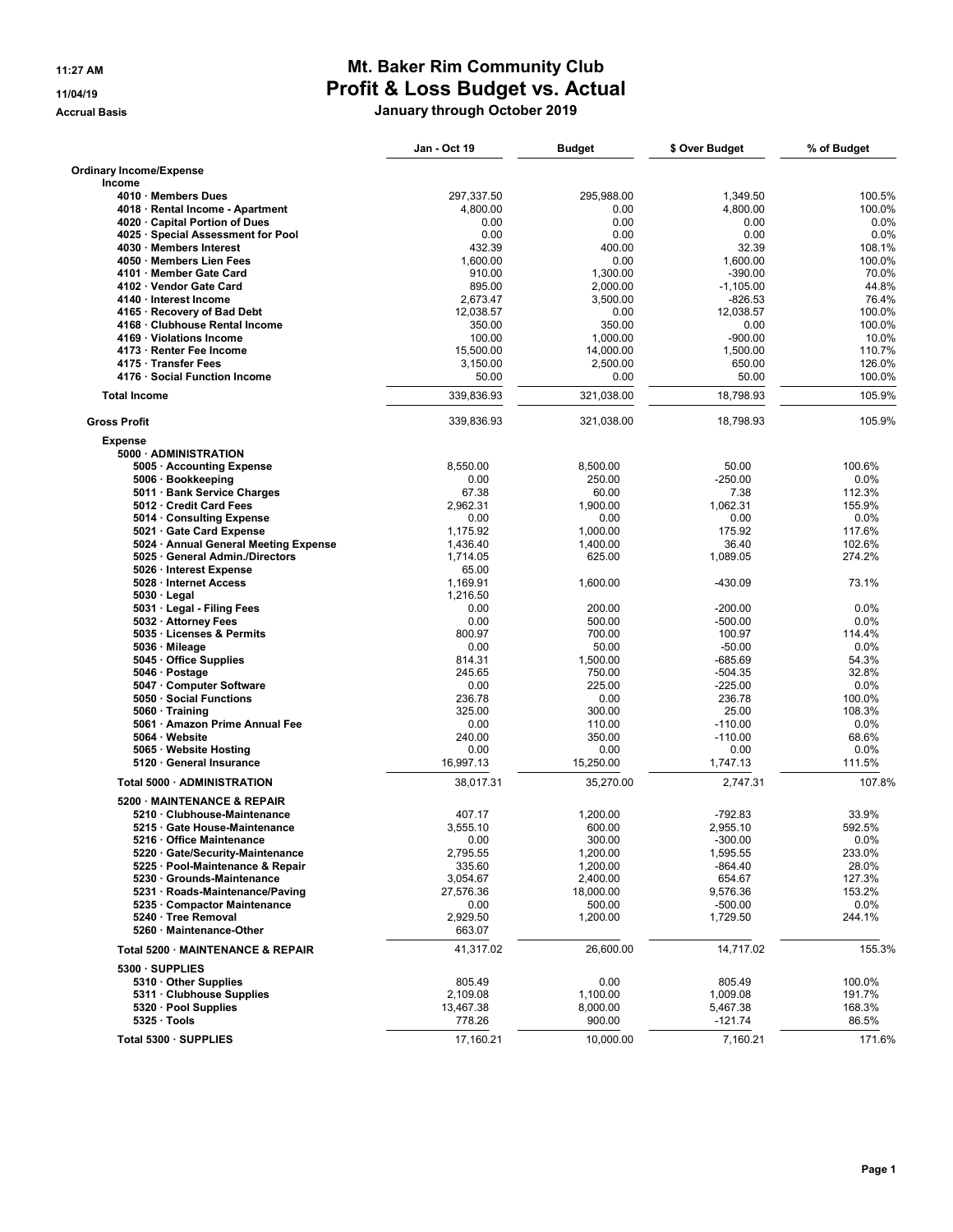# 11:27 AM **Mt. Baker Rim Community Club** 11/04/19 **Profit & Loss Budget vs. Actual** Accrual Basis **Accrual Basis** Accrual Basis **January through October 2019**

| 5400 · TAXES<br>5410 · Payroll Taxes<br>5411 · Federal Unemployment Tax<br>211.70<br>350.00<br>$-138.30$<br>60.5%<br>5412 · FICA/Medicare<br>9,902.27<br>10,500.00<br>$-597.73$<br>94.3%<br>5414 · State Unemployment Tax<br>496.31<br>200.00<br>296.31<br>248.2%<br>5415 · Labor & Industries<br>3.750.00<br>62.2%<br>2.331.94<br>$-1,418.06$<br>5410 · Payroll Taxes - Other<br>91.35<br>13,033.57<br>$-1,766.43$<br>88.1%<br>14,800.00<br>Total 5410 · Payroll Taxes<br>5420 · Income Taxes<br>423.00<br>0.00<br>423.00<br>100.0%<br>5430 · Property Tax - Gatehouse<br>209.00<br>225.00<br>$-16.00$<br>92.9%<br>99.4%<br>5435 · Property Tax - MBR lots<br>17.90<br>18.00<br>$-0.10$<br>Total 5400 · TAXES<br>13,683.47<br>15,043.00<br>$-1,359.53$<br>91.0%<br>5500 · UTILITIES<br>75.0%<br>1,350.39<br>-449.61<br>5510 · Telephone<br>1,800.00<br>5515 Garbage<br>14,121.35<br>13,500.00<br>621.35<br>104.6%<br>5516 · Recycling<br>6,964.17<br>1,964.17<br>139.3%<br>5,000.00<br>5520 Gate House-Power<br>1,748.17<br>3,000.00<br>$-1,251.83$<br>58.3%<br>5525 · Clubhouse-Power<br>3,527.18<br>$-1,972.82$<br>64.1%<br>5,500.00<br>5530 · Storage Shed-Power<br>208.52<br>250.00<br>$-41.48$<br>83.4%<br>5535 Gate House-Water<br>225.63<br>300.00<br>$-74.37$<br>75.2%<br>5537 · Propane<br>6,267.27<br>9,000.00<br>$-2,732.73$<br>69.6%<br>5540 · Clubhouse-Water<br>571.68<br>600.00<br>$-28.32$<br>95.3%<br>5545 · Clubhouse-Wi-Fi Internet<br>1,709.82<br>$-590.18$<br>74.3%<br>2,300.00<br>Total 5500 · UTILITIES<br>36,694.18<br>41,250.00<br>$-4,555.82$<br>89.0%<br>5600 · VEHICLE/EQUIPMENT<br>3.040.54<br>290.54<br>110.6%<br>2,750.00<br>5610 · Fuel<br>1,130.95<br>2,500.00<br>$-1,369.05$<br>45.2%<br>5615 · Maintenance & Repair-Vehicles<br>79.5%<br>Total 5600 · VEHICLE/EQUIPMENT<br>4,171.49<br>5,250.00<br>$-1,078.51$<br>5700 · WAGES & BENEFITS<br>0.00<br>0.00<br>0.00<br>0.0%<br>5710 · Employee Medical<br>5715 · Salary - Caretaker<br>42,416.57<br>$-6,583.43$<br>86.6%<br>49,000.00<br>5720 · Wages - Bookkeeper<br>16,784.87<br>24,000.00<br>$-7,215.13$<br>69.9%<br>5721 · Wages - MBR Office Manager<br>25,654.26<br>22,000.00<br>3,654.26<br>116.6%<br>5724 · Wages - Seasonal PT Caretaker<br>2,887.50<br>5725 · Wages - Asst. Caretaker<br>81.0%<br>31,593.49<br>39,000.00<br>$-7,406.51$<br>5726 · Wages - PT Asst. Caretaker<br>4,392.57<br>$-5,607.43$<br>43.9%<br>10,000.00<br>5727 · IRA Contributions<br>38.2%<br>1,527.55<br>$-2,472.45$<br>4,000.00<br>Total 5700 · WAGES & BENEFITS<br>125,256.81<br>148,000.00<br>$-22,743.19$<br>84.6%<br>83.1%<br>6560 · Payroll Expenses<br>2,100.00<br>$-355.42$<br>1,744.58<br>66900 · Reconciliation Discrepancies<br>$-600.00$<br>277,445.07<br>283,513.00<br>$-6,067.93$<br>97.9%<br><b>Total Expense</b><br>62,391.86<br>37,525.00<br>24,866.86<br>166.3%<br><b>Net Ordinary Income</b> |
|--------------------------------------------------------------------------------------------------------------------------------------------------------------------------------------------------------------------------------------------------------------------------------------------------------------------------------------------------------------------------------------------------------------------------------------------------------------------------------------------------------------------------------------------------------------------------------------------------------------------------------------------------------------------------------------------------------------------------------------------------------------------------------------------------------------------------------------------------------------------------------------------------------------------------------------------------------------------------------------------------------------------------------------------------------------------------------------------------------------------------------------------------------------------------------------------------------------------------------------------------------------------------------------------------------------------------------------------------------------------------------------------------------------------------------------------------------------------------------------------------------------------------------------------------------------------------------------------------------------------------------------------------------------------------------------------------------------------------------------------------------------------------------------------------------------------------------------------------------------------------------------------------------------------------------------------------------------------------------------------------------------------------------------------------------------------------------------------------------------------------------------------------------------------------------------------------------------------------------------------------------------------------------------------------------------------------------------------------------------------------------------------------------------------------------------------------------------------------------------------------------------------------------------------------------------------------------------------------------------------------------------------------------------------------------------------------------------------------------------------------------------------------------------------------------------------------------------------------------------------------------------|
|                                                                                                                                                                                                                                                                                                                                                                                                                                                                                                                                                                                                                                                                                                                                                                                                                                                                                                                                                                                                                                                                                                                                                                                                                                                                                                                                                                                                                                                                                                                                                                                                                                                                                                                                                                                                                                                                                                                                                                                                                                                                                                                                                                                                                                                                                                                                                                                                                                                                                                                                                                                                                                                                                                                                                                                                                                                                                      |
|                                                                                                                                                                                                                                                                                                                                                                                                                                                                                                                                                                                                                                                                                                                                                                                                                                                                                                                                                                                                                                                                                                                                                                                                                                                                                                                                                                                                                                                                                                                                                                                                                                                                                                                                                                                                                                                                                                                                                                                                                                                                                                                                                                                                                                                                                                                                                                                                                                                                                                                                                                                                                                                                                                                                                                                                                                                                                      |
|                                                                                                                                                                                                                                                                                                                                                                                                                                                                                                                                                                                                                                                                                                                                                                                                                                                                                                                                                                                                                                                                                                                                                                                                                                                                                                                                                                                                                                                                                                                                                                                                                                                                                                                                                                                                                                                                                                                                                                                                                                                                                                                                                                                                                                                                                                                                                                                                                                                                                                                                                                                                                                                                                                                                                                                                                                                                                      |
|                                                                                                                                                                                                                                                                                                                                                                                                                                                                                                                                                                                                                                                                                                                                                                                                                                                                                                                                                                                                                                                                                                                                                                                                                                                                                                                                                                                                                                                                                                                                                                                                                                                                                                                                                                                                                                                                                                                                                                                                                                                                                                                                                                                                                                                                                                                                                                                                                                                                                                                                                                                                                                                                                                                                                                                                                                                                                      |
|                                                                                                                                                                                                                                                                                                                                                                                                                                                                                                                                                                                                                                                                                                                                                                                                                                                                                                                                                                                                                                                                                                                                                                                                                                                                                                                                                                                                                                                                                                                                                                                                                                                                                                                                                                                                                                                                                                                                                                                                                                                                                                                                                                                                                                                                                                                                                                                                                                                                                                                                                                                                                                                                                                                                                                                                                                                                                      |
|                                                                                                                                                                                                                                                                                                                                                                                                                                                                                                                                                                                                                                                                                                                                                                                                                                                                                                                                                                                                                                                                                                                                                                                                                                                                                                                                                                                                                                                                                                                                                                                                                                                                                                                                                                                                                                                                                                                                                                                                                                                                                                                                                                                                                                                                                                                                                                                                                                                                                                                                                                                                                                                                                                                                                                                                                                                                                      |
|                                                                                                                                                                                                                                                                                                                                                                                                                                                                                                                                                                                                                                                                                                                                                                                                                                                                                                                                                                                                                                                                                                                                                                                                                                                                                                                                                                                                                                                                                                                                                                                                                                                                                                                                                                                                                                                                                                                                                                                                                                                                                                                                                                                                                                                                                                                                                                                                                                                                                                                                                                                                                                                                                                                                                                                                                                                                                      |
|                                                                                                                                                                                                                                                                                                                                                                                                                                                                                                                                                                                                                                                                                                                                                                                                                                                                                                                                                                                                                                                                                                                                                                                                                                                                                                                                                                                                                                                                                                                                                                                                                                                                                                                                                                                                                                                                                                                                                                                                                                                                                                                                                                                                                                                                                                                                                                                                                                                                                                                                                                                                                                                                                                                                                                                                                                                                                      |
|                                                                                                                                                                                                                                                                                                                                                                                                                                                                                                                                                                                                                                                                                                                                                                                                                                                                                                                                                                                                                                                                                                                                                                                                                                                                                                                                                                                                                                                                                                                                                                                                                                                                                                                                                                                                                                                                                                                                                                                                                                                                                                                                                                                                                                                                                                                                                                                                                                                                                                                                                                                                                                                                                                                                                                                                                                                                                      |
|                                                                                                                                                                                                                                                                                                                                                                                                                                                                                                                                                                                                                                                                                                                                                                                                                                                                                                                                                                                                                                                                                                                                                                                                                                                                                                                                                                                                                                                                                                                                                                                                                                                                                                                                                                                                                                                                                                                                                                                                                                                                                                                                                                                                                                                                                                                                                                                                                                                                                                                                                                                                                                                                                                                                                                                                                                                                                      |
|                                                                                                                                                                                                                                                                                                                                                                                                                                                                                                                                                                                                                                                                                                                                                                                                                                                                                                                                                                                                                                                                                                                                                                                                                                                                                                                                                                                                                                                                                                                                                                                                                                                                                                                                                                                                                                                                                                                                                                                                                                                                                                                                                                                                                                                                                                                                                                                                                                                                                                                                                                                                                                                                                                                                                                                                                                                                                      |
|                                                                                                                                                                                                                                                                                                                                                                                                                                                                                                                                                                                                                                                                                                                                                                                                                                                                                                                                                                                                                                                                                                                                                                                                                                                                                                                                                                                                                                                                                                                                                                                                                                                                                                                                                                                                                                                                                                                                                                                                                                                                                                                                                                                                                                                                                                                                                                                                                                                                                                                                                                                                                                                                                                                                                                                                                                                                                      |
|                                                                                                                                                                                                                                                                                                                                                                                                                                                                                                                                                                                                                                                                                                                                                                                                                                                                                                                                                                                                                                                                                                                                                                                                                                                                                                                                                                                                                                                                                                                                                                                                                                                                                                                                                                                                                                                                                                                                                                                                                                                                                                                                                                                                                                                                                                                                                                                                                                                                                                                                                                                                                                                                                                                                                                                                                                                                                      |
|                                                                                                                                                                                                                                                                                                                                                                                                                                                                                                                                                                                                                                                                                                                                                                                                                                                                                                                                                                                                                                                                                                                                                                                                                                                                                                                                                                                                                                                                                                                                                                                                                                                                                                                                                                                                                                                                                                                                                                                                                                                                                                                                                                                                                                                                                                                                                                                                                                                                                                                                                                                                                                                                                                                                                                                                                                                                                      |
|                                                                                                                                                                                                                                                                                                                                                                                                                                                                                                                                                                                                                                                                                                                                                                                                                                                                                                                                                                                                                                                                                                                                                                                                                                                                                                                                                                                                                                                                                                                                                                                                                                                                                                                                                                                                                                                                                                                                                                                                                                                                                                                                                                                                                                                                                                                                                                                                                                                                                                                                                                                                                                                                                                                                                                                                                                                                                      |
|                                                                                                                                                                                                                                                                                                                                                                                                                                                                                                                                                                                                                                                                                                                                                                                                                                                                                                                                                                                                                                                                                                                                                                                                                                                                                                                                                                                                                                                                                                                                                                                                                                                                                                                                                                                                                                                                                                                                                                                                                                                                                                                                                                                                                                                                                                                                                                                                                                                                                                                                                                                                                                                                                                                                                                                                                                                                                      |
|                                                                                                                                                                                                                                                                                                                                                                                                                                                                                                                                                                                                                                                                                                                                                                                                                                                                                                                                                                                                                                                                                                                                                                                                                                                                                                                                                                                                                                                                                                                                                                                                                                                                                                                                                                                                                                                                                                                                                                                                                                                                                                                                                                                                                                                                                                                                                                                                                                                                                                                                                                                                                                                                                                                                                                                                                                                                                      |
|                                                                                                                                                                                                                                                                                                                                                                                                                                                                                                                                                                                                                                                                                                                                                                                                                                                                                                                                                                                                                                                                                                                                                                                                                                                                                                                                                                                                                                                                                                                                                                                                                                                                                                                                                                                                                                                                                                                                                                                                                                                                                                                                                                                                                                                                                                                                                                                                                                                                                                                                                                                                                                                                                                                                                                                                                                                                                      |
|                                                                                                                                                                                                                                                                                                                                                                                                                                                                                                                                                                                                                                                                                                                                                                                                                                                                                                                                                                                                                                                                                                                                                                                                                                                                                                                                                                                                                                                                                                                                                                                                                                                                                                                                                                                                                                                                                                                                                                                                                                                                                                                                                                                                                                                                                                                                                                                                                                                                                                                                                                                                                                                                                                                                                                                                                                                                                      |
|                                                                                                                                                                                                                                                                                                                                                                                                                                                                                                                                                                                                                                                                                                                                                                                                                                                                                                                                                                                                                                                                                                                                                                                                                                                                                                                                                                                                                                                                                                                                                                                                                                                                                                                                                                                                                                                                                                                                                                                                                                                                                                                                                                                                                                                                                                                                                                                                                                                                                                                                                                                                                                                                                                                                                                                                                                                                                      |
|                                                                                                                                                                                                                                                                                                                                                                                                                                                                                                                                                                                                                                                                                                                                                                                                                                                                                                                                                                                                                                                                                                                                                                                                                                                                                                                                                                                                                                                                                                                                                                                                                                                                                                                                                                                                                                                                                                                                                                                                                                                                                                                                                                                                                                                                                                                                                                                                                                                                                                                                                                                                                                                                                                                                                                                                                                                                                      |
|                                                                                                                                                                                                                                                                                                                                                                                                                                                                                                                                                                                                                                                                                                                                                                                                                                                                                                                                                                                                                                                                                                                                                                                                                                                                                                                                                                                                                                                                                                                                                                                                                                                                                                                                                                                                                                                                                                                                                                                                                                                                                                                                                                                                                                                                                                                                                                                                                                                                                                                                                                                                                                                                                                                                                                                                                                                                                      |
|                                                                                                                                                                                                                                                                                                                                                                                                                                                                                                                                                                                                                                                                                                                                                                                                                                                                                                                                                                                                                                                                                                                                                                                                                                                                                                                                                                                                                                                                                                                                                                                                                                                                                                                                                                                                                                                                                                                                                                                                                                                                                                                                                                                                                                                                                                                                                                                                                                                                                                                                                                                                                                                                                                                                                                                                                                                                                      |
|                                                                                                                                                                                                                                                                                                                                                                                                                                                                                                                                                                                                                                                                                                                                                                                                                                                                                                                                                                                                                                                                                                                                                                                                                                                                                                                                                                                                                                                                                                                                                                                                                                                                                                                                                                                                                                                                                                                                                                                                                                                                                                                                                                                                                                                                                                                                                                                                                                                                                                                                                                                                                                                                                                                                                                                                                                                                                      |
|                                                                                                                                                                                                                                                                                                                                                                                                                                                                                                                                                                                                                                                                                                                                                                                                                                                                                                                                                                                                                                                                                                                                                                                                                                                                                                                                                                                                                                                                                                                                                                                                                                                                                                                                                                                                                                                                                                                                                                                                                                                                                                                                                                                                                                                                                                                                                                                                                                                                                                                                                                                                                                                                                                                                                                                                                                                                                      |
|                                                                                                                                                                                                                                                                                                                                                                                                                                                                                                                                                                                                                                                                                                                                                                                                                                                                                                                                                                                                                                                                                                                                                                                                                                                                                                                                                                                                                                                                                                                                                                                                                                                                                                                                                                                                                                                                                                                                                                                                                                                                                                                                                                                                                                                                                                                                                                                                                                                                                                                                                                                                                                                                                                                                                                                                                                                                                      |
|                                                                                                                                                                                                                                                                                                                                                                                                                                                                                                                                                                                                                                                                                                                                                                                                                                                                                                                                                                                                                                                                                                                                                                                                                                                                                                                                                                                                                                                                                                                                                                                                                                                                                                                                                                                                                                                                                                                                                                                                                                                                                                                                                                                                                                                                                                                                                                                                                                                                                                                                                                                                                                                                                                                                                                                                                                                                                      |
|                                                                                                                                                                                                                                                                                                                                                                                                                                                                                                                                                                                                                                                                                                                                                                                                                                                                                                                                                                                                                                                                                                                                                                                                                                                                                                                                                                                                                                                                                                                                                                                                                                                                                                                                                                                                                                                                                                                                                                                                                                                                                                                                                                                                                                                                                                                                                                                                                                                                                                                                                                                                                                                                                                                                                                                                                                                                                      |
|                                                                                                                                                                                                                                                                                                                                                                                                                                                                                                                                                                                                                                                                                                                                                                                                                                                                                                                                                                                                                                                                                                                                                                                                                                                                                                                                                                                                                                                                                                                                                                                                                                                                                                                                                                                                                                                                                                                                                                                                                                                                                                                                                                                                                                                                                                                                                                                                                                                                                                                                                                                                                                                                                                                                                                                                                                                                                      |
|                                                                                                                                                                                                                                                                                                                                                                                                                                                                                                                                                                                                                                                                                                                                                                                                                                                                                                                                                                                                                                                                                                                                                                                                                                                                                                                                                                                                                                                                                                                                                                                                                                                                                                                                                                                                                                                                                                                                                                                                                                                                                                                                                                                                                                                                                                                                                                                                                                                                                                                                                                                                                                                                                                                                                                                                                                                                                      |
|                                                                                                                                                                                                                                                                                                                                                                                                                                                                                                                                                                                                                                                                                                                                                                                                                                                                                                                                                                                                                                                                                                                                                                                                                                                                                                                                                                                                                                                                                                                                                                                                                                                                                                                                                                                                                                                                                                                                                                                                                                                                                                                                                                                                                                                                                                                                                                                                                                                                                                                                                                                                                                                                                                                                                                                                                                                                                      |
|                                                                                                                                                                                                                                                                                                                                                                                                                                                                                                                                                                                                                                                                                                                                                                                                                                                                                                                                                                                                                                                                                                                                                                                                                                                                                                                                                                                                                                                                                                                                                                                                                                                                                                                                                                                                                                                                                                                                                                                                                                                                                                                                                                                                                                                                                                                                                                                                                                                                                                                                                                                                                                                                                                                                                                                                                                                                                      |
|                                                                                                                                                                                                                                                                                                                                                                                                                                                                                                                                                                                                                                                                                                                                                                                                                                                                                                                                                                                                                                                                                                                                                                                                                                                                                                                                                                                                                                                                                                                                                                                                                                                                                                                                                                                                                                                                                                                                                                                                                                                                                                                                                                                                                                                                                                                                                                                                                                                                                                                                                                                                                                                                                                                                                                                                                                                                                      |
|                                                                                                                                                                                                                                                                                                                                                                                                                                                                                                                                                                                                                                                                                                                                                                                                                                                                                                                                                                                                                                                                                                                                                                                                                                                                                                                                                                                                                                                                                                                                                                                                                                                                                                                                                                                                                                                                                                                                                                                                                                                                                                                                                                                                                                                                                                                                                                                                                                                                                                                                                                                                                                                                                                                                                                                                                                                                                      |
|                                                                                                                                                                                                                                                                                                                                                                                                                                                                                                                                                                                                                                                                                                                                                                                                                                                                                                                                                                                                                                                                                                                                                                                                                                                                                                                                                                                                                                                                                                                                                                                                                                                                                                                                                                                                                                                                                                                                                                                                                                                                                                                                                                                                                                                                                                                                                                                                                                                                                                                                                                                                                                                                                                                                                                                                                                                                                      |
|                                                                                                                                                                                                                                                                                                                                                                                                                                                                                                                                                                                                                                                                                                                                                                                                                                                                                                                                                                                                                                                                                                                                                                                                                                                                                                                                                                                                                                                                                                                                                                                                                                                                                                                                                                                                                                                                                                                                                                                                                                                                                                                                                                                                                                                                                                                                                                                                                                                                                                                                                                                                                                                                                                                                                                                                                                                                                      |
|                                                                                                                                                                                                                                                                                                                                                                                                                                                                                                                                                                                                                                                                                                                                                                                                                                                                                                                                                                                                                                                                                                                                                                                                                                                                                                                                                                                                                                                                                                                                                                                                                                                                                                                                                                                                                                                                                                                                                                                                                                                                                                                                                                                                                                                                                                                                                                                                                                                                                                                                                                                                                                                                                                                                                                                                                                                                                      |
|                                                                                                                                                                                                                                                                                                                                                                                                                                                                                                                                                                                                                                                                                                                                                                                                                                                                                                                                                                                                                                                                                                                                                                                                                                                                                                                                                                                                                                                                                                                                                                                                                                                                                                                                                                                                                                                                                                                                                                                                                                                                                                                                                                                                                                                                                                                                                                                                                                                                                                                                                                                                                                                                                                                                                                                                                                                                                      |
|                                                                                                                                                                                                                                                                                                                                                                                                                                                                                                                                                                                                                                                                                                                                                                                                                                                                                                                                                                                                                                                                                                                                                                                                                                                                                                                                                                                                                                                                                                                                                                                                                                                                                                                                                                                                                                                                                                                                                                                                                                                                                                                                                                                                                                                                                                                                                                                                                                                                                                                                                                                                                                                                                                                                                                                                                                                                                      |
|                                                                                                                                                                                                                                                                                                                                                                                                                                                                                                                                                                                                                                                                                                                                                                                                                                                                                                                                                                                                                                                                                                                                                                                                                                                                                                                                                                                                                                                                                                                                                                                                                                                                                                                                                                                                                                                                                                                                                                                                                                                                                                                                                                                                                                                                                                                                                                                                                                                                                                                                                                                                                                                                                                                                                                                                                                                                                      |
|                                                                                                                                                                                                                                                                                                                                                                                                                                                                                                                                                                                                                                                                                                                                                                                                                                                                                                                                                                                                                                                                                                                                                                                                                                                                                                                                                                                                                                                                                                                                                                                                                                                                                                                                                                                                                                                                                                                                                                                                                                                                                                                                                                                                                                                                                                                                                                                                                                                                                                                                                                                                                                                                                                                                                                                                                                                                                      |
| <b>Other Income/Expense</b>                                                                                                                                                                                                                                                                                                                                                                                                                                                                                                                                                                                                                                                                                                                                                                                                                                                                                                                                                                                                                                                                                                                                                                                                                                                                                                                                                                                                                                                                                                                                                                                                                                                                                                                                                                                                                                                                                                                                                                                                                                                                                                                                                                                                                                                                                                                                                                                                                                                                                                                                                                                                                                                                                                                                                                                                                                                          |
| Other Expense<br>309.05<br>8040 · Clubhouse-Emergency Maintenance                                                                                                                                                                                                                                                                                                                                                                                                                                                                                                                                                                                                                                                                                                                                                                                                                                                                                                                                                                                                                                                                                                                                                                                                                                                                                                                                                                                                                                                                                                                                                                                                                                                                                                                                                                                                                                                                                                                                                                                                                                                                                                                                                                                                                                                                                                                                                                                                                                                                                                                                                                                                                                                                                                                                                                                                                    |
| 0.0%<br>0.00<br>0.00<br>0.00<br>8065 · Charitable Contributions                                                                                                                                                                                                                                                                                                                                                                                                                                                                                                                                                                                                                                                                                                                                                                                                                                                                                                                                                                                                                                                                                                                                                                                                                                                                                                                                                                                                                                                                                                                                                                                                                                                                                                                                                                                                                                                                                                                                                                                                                                                                                                                                                                                                                                                                                                                                                                                                                                                                                                                                                                                                                                                                                                                                                                                                                      |
| 8070 Operating Reserve<br>$-11,025.00$<br>42,000.00<br>-53,025.00<br>$-26.3%$                                                                                                                                                                                                                                                                                                                                                                                                                                                                                                                                                                                                                                                                                                                                                                                                                                                                                                                                                                                                                                                                                                                                                                                                                                                                                                                                                                                                                                                                                                                                                                                                                                                                                                                                                                                                                                                                                                                                                                                                                                                                                                                                                                                                                                                                                                                                                                                                                                                                                                                                                                                                                                                                                                                                                                                                        |
| 8500 CAPITAL EXPENDITURES                                                                                                                                                                                                                                                                                                                                                                                                                                                                                                                                                                                                                                                                                                                                                                                                                                                                                                                                                                                                                                                                                                                                                                                                                                                                                                                                                                                                                                                                                                                                                                                                                                                                                                                                                                                                                                                                                                                                                                                                                                                                                                                                                                                                                                                                                                                                                                                                                                                                                                                                                                                                                                                                                                                                                                                                                                                            |
| 8510 · Building Improvements                                                                                                                                                                                                                                                                                                                                                                                                                                                                                                                                                                                                                                                                                                                                                                                                                                                                                                                                                                                                                                                                                                                                                                                                                                                                                                                                                                                                                                                                                                                                                                                                                                                                                                                                                                                                                                                                                                                                                                                                                                                                                                                                                                                                                                                                                                                                                                                                                                                                                                                                                                                                                                                                                                                                                                                                                                                         |
| 8511 Gatehouse-Office & Gatehse Apt.<br>0.00<br>0.00<br>0.00<br>0.0%                                                                                                                                                                                                                                                                                                                                                                                                                                                                                                                                                                                                                                                                                                                                                                                                                                                                                                                                                                                                                                                                                                                                                                                                                                                                                                                                                                                                                                                                                                                                                                                                                                                                                                                                                                                                                                                                                                                                                                                                                                                                                                                                                                                                                                                                                                                                                                                                                                                                                                                                                                                                                                                                                                                                                                                                                 |
| 8515 · Clubhouse                                                                                                                                                                                                                                                                                                                                                                                                                                                                                                                                                                                                                                                                                                                                                                                                                                                                                                                                                                                                                                                                                                                                                                                                                                                                                                                                                                                                                                                                                                                                                                                                                                                                                                                                                                                                                                                                                                                                                                                                                                                                                                                                                                                                                                                                                                                                                                                                                                                                                                                                                                                                                                                                                                                                                                                                                                                                     |
| 8552 · Tiling Bathrooms<br>0.00                                                                                                                                                                                                                                                                                                                                                                                                                                                                                                                                                                                                                                                                                                                                                                                                                                                                                                                                                                                                                                                                                                                                                                                                                                                                                                                                                                                                                                                                                                                                                                                                                                                                                                                                                                                                                                                                                                                                                                                                                                                                                                                                                                                                                                                                                                                                                                                                                                                                                                                                                                                                                                                                                                                                                                                                                                                      |
| 0.00<br>Total 8515 · Clubhouse                                                                                                                                                                                                                                                                                                                                                                                                                                                                                                                                                                                                                                                                                                                                                                                                                                                                                                                                                                                                                                                                                                                                                                                                                                                                                                                                                                                                                                                                                                                                                                                                                                                                                                                                                                                                                                                                                                                                                                                                                                                                                                                                                                                                                                                                                                                                                                                                                                                                                                                                                                                                                                                                                                                                                                                                                                                       |
| 0.00<br>0.00<br>0.00<br>0.0%<br>8518 · Swimming Pool                                                                                                                                                                                                                                                                                                                                                                                                                                                                                                                                                                                                                                                                                                                                                                                                                                                                                                                                                                                                                                                                                                                                                                                                                                                                                                                                                                                                                                                                                                                                                                                                                                                                                                                                                                                                                                                                                                                                                                                                                                                                                                                                                                                                                                                                                                                                                                                                                                                                                                                                                                                                                                                                                                                                                                                                                                 |
| 8521 Garage Shop Build<br>0.00<br>0.00<br>0.00<br>0.0%                                                                                                                                                                                                                                                                                                                                                                                                                                                                                                                                                                                                                                                                                                                                                                                                                                                                                                                                                                                                                                                                                                                                                                                                                                                                                                                                                                                                                                                                                                                                                                                                                                                                                                                                                                                                                                                                                                                                                                                                                                                                                                                                                                                                                                                                                                                                                                                                                                                                                                                                                                                                                                                                                                                                                                                                                               |
| 8555 · Sand Cover<br>7,613.70<br>0.00<br>7,613.70<br>100.0%                                                                                                                                                                                                                                                                                                                                                                                                                                                                                                                                                                                                                                                                                                                                                                                                                                                                                                                                                                                                                                                                                                                                                                                                                                                                                                                                                                                                                                                                                                                                                                                                                                                                                                                                                                                                                                                                                                                                                                                                                                                                                                                                                                                                                                                                                                                                                                                                                                                                                                                                                                                                                                                                                                                                                                                                                          |
| Total 8510 · Building Improvements<br>7,613.70<br>0.00<br>7,613.70<br>100.0%                                                                                                                                                                                                                                                                                                                                                                                                                                                                                                                                                                                                                                                                                                                                                                                                                                                                                                                                                                                                                                                                                                                                                                                                                                                                                                                                                                                                                                                                                                                                                                                                                                                                                                                                                                                                                                                                                                                                                                                                                                                                                                                                                                                                                                                                                                                                                                                                                                                                                                                                                                                                                                                                                                                                                                                                         |
| 8530 · New Equipment                                                                                                                                                                                                                                                                                                                                                                                                                                                                                                                                                                                                                                                                                                                                                                                                                                                                                                                                                                                                                                                                                                                                                                                                                                                                                                                                                                                                                                                                                                                                                                                                                                                                                                                                                                                                                                                                                                                                                                                                                                                                                                                                                                                                                                                                                                                                                                                                                                                                                                                                                                                                                                                                                                                                                                                                                                                                 |
| 8538 Office Equipment<br>0.00<br>100.0%<br>3,154.98<br>3,154.98                                                                                                                                                                                                                                                                                                                                                                                                                                                                                                                                                                                                                                                                                                                                                                                                                                                                                                                                                                                                                                                                                                                                                                                                                                                                                                                                                                                                                                                                                                                                                                                                                                                                                                                                                                                                                                                                                                                                                                                                                                                                                                                                                                                                                                                                                                                                                                                                                                                                                                                                                                                                                                                                                                                                                                                                                      |
| 8548 · Security Cameras and Equipment<br>0.00<br>0.0%<br>0.00<br>0.00                                                                                                                                                                                                                                                                                                                                                                                                                                                                                                                                                                                                                                                                                                                                                                                                                                                                                                                                                                                                                                                                                                                                                                                                                                                                                                                                                                                                                                                                                                                                                                                                                                                                                                                                                                                                                                                                                                                                                                                                                                                                                                                                                                                                                                                                                                                                                                                                                                                                                                                                                                                                                                                                                                                                                                                                                |
| 0.00<br>100.0%<br>3,154.98<br>3,154.98<br>Total 8530 · New Equipment                                                                                                                                                                                                                                                                                                                                                                                                                                                                                                                                                                                                                                                                                                                                                                                                                                                                                                                                                                                                                                                                                                                                                                                                                                                                                                                                                                                                                                                                                                                                                                                                                                                                                                                                                                                                                                                                                                                                                                                                                                                                                                                                                                                                                                                                                                                                                                                                                                                                                                                                                                                                                                                                                                                                                                                                                 |
| 8560 · Capital Reserve Fund<br>11,025.00                                                                                                                                                                                                                                                                                                                                                                                                                                                                                                                                                                                                                                                                                                                                                                                                                                                                                                                                                                                                                                                                                                                                                                                                                                                                                                                                                                                                                                                                                                                                                                                                                                                                                                                                                                                                                                                                                                                                                                                                                                                                                                                                                                                                                                                                                                                                                                                                                                                                                                                                                                                                                                                                                                                                                                                                                                             |
| 0.00<br>Total 8500 · CAPITAL EXPENDITURES<br>21,793.68<br>21,793.68<br>100.0%                                                                                                                                                                                                                                                                                                                                                                                                                                                                                                                                                                                                                                                                                                                                                                                                                                                                                                                                                                                                                                                                                                                                                                                                                                                                                                                                                                                                                                                                                                                                                                                                                                                                                                                                                                                                                                                                                                                                                                                                                                                                                                                                                                                                                                                                                                                                                                                                                                                                                                                                                                                                                                                                                                                                                                                                        |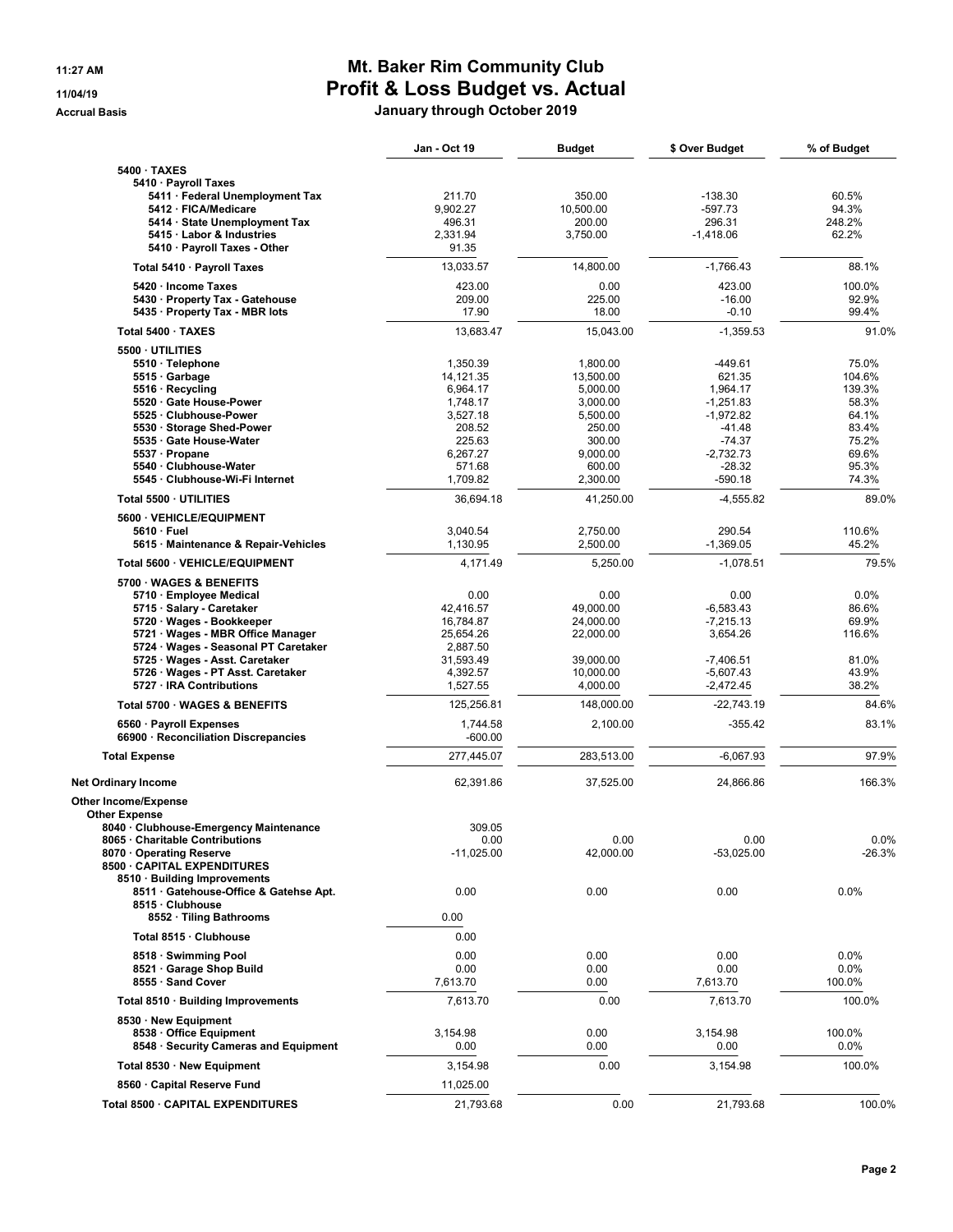# 11:27 AM **Mt. Baker Rim Community Club** 11/04/19 **Profit & Loss Budget vs. Actual** Accrual Basis **Accrual Basis** Accrual Basis **January through October 2019**

|                            | Jan - Oct 19 | <b>Budget</b> | \$ Over Budget | % of Budget |
|----------------------------|--------------|---------------|----------------|-------------|
| 8600 Depreciation Expense  | 20.596.95    |               |                |             |
| <b>Total Other Expense</b> | 31.674.68    | 42.000.00     | $-10.325.32$   | 75.4%       |
| Net Other Income           | $-31.674.68$ | -42.000.00    | 10.325.32      | 75.4%       |
| Net Income                 | 30,717.18    | -4.475.00     | 35.192.18      | $-686.4%$   |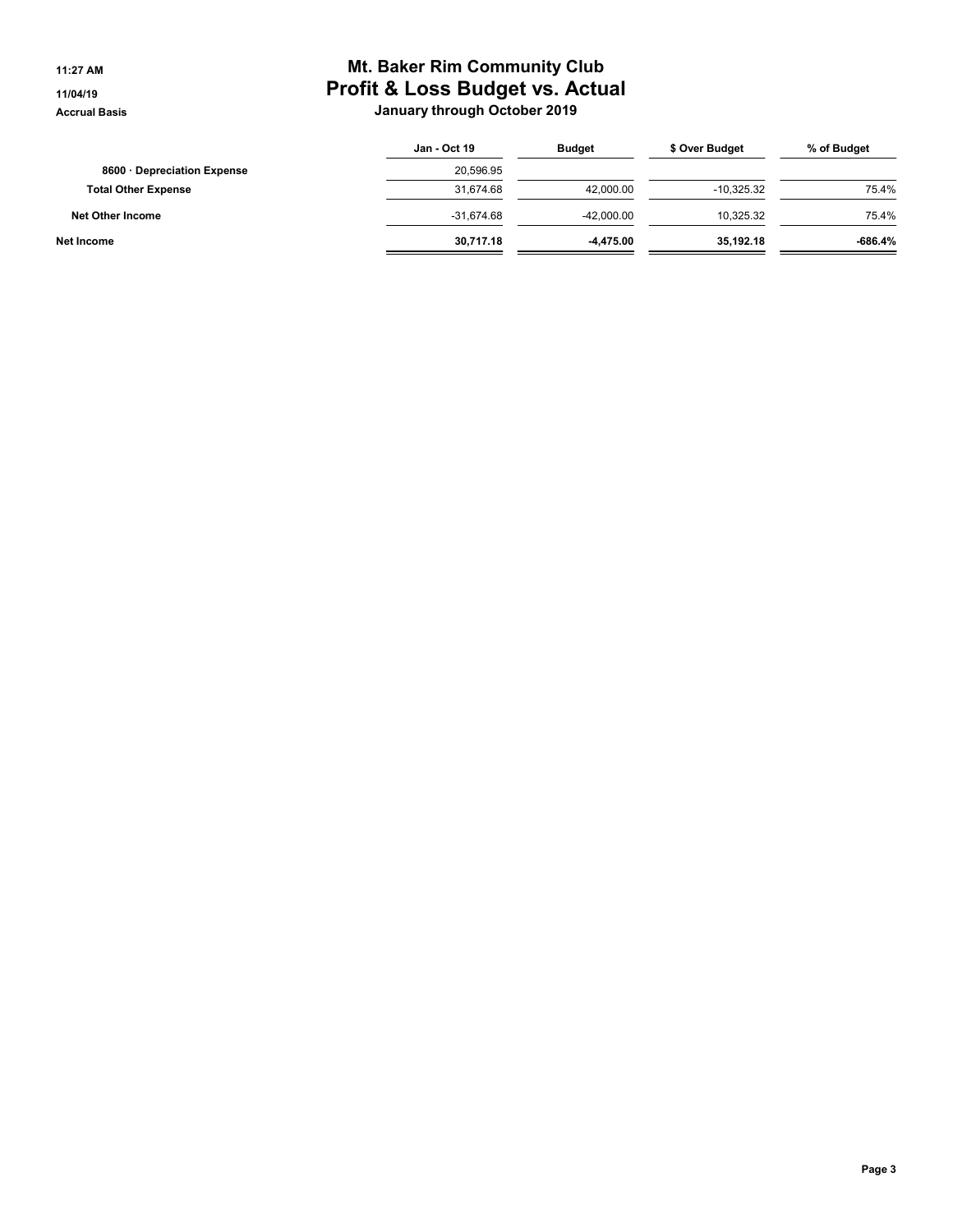## 11:24 AM **Mt. Baker Rim Community Club** 11/04/19 Profit & Loss Prev Year Comparison Accrual Basis January through October 2019

|                                                                          | Jan - Oct 19        | Jan - Oct 18        | \$ Change             | % Change             |
|--------------------------------------------------------------------------|---------------------|---------------------|-----------------------|----------------------|
| <b>Ordinary Income/Expense</b>                                           |                     |                     |                       |                      |
| Income                                                                   |                     |                     |                       |                      |
| 4010 · Members Dues                                                      | 297,337.50          | 295,987.50          | 1,350.00              | 0.5%                 |
| 4018 · Rental Income - Apartment                                         | 4,800.00            | 0.00                | 4,800.00              | 100.0%               |
| 4030 · Members Interest                                                  | 432.39              | 225.44              | 206.95                | 91.8%                |
| 4050 · Members Lien Fees<br>4101 · Member Gate Card                      | 1,600.00<br>910.00  | 350.00<br>1.065.00  | 1.250.00<br>$-155.00$ | 357.1%<br>$-14.6%$   |
| 4102 · Vendor Gate Card                                                  | 895.00              | 2,010.00            | $-1,115.00$           | $-55.5%$             |
| 4140 · Interest Income                                                   | 2,673.47            | 3,389.54            | $-716.07$             | $-21.1%$             |
| 4165 · Recovery of Bad Debt                                              | 12,038.57           | 0.00                | 12,038.57             | 100.0%               |
| 4168 · Clubhouse Rental Income                                           | 350.00              | 700.00              | $-350.00$             | $-50.0%$             |
| 4169 · Violations Income                                                 | 100.00              | 4,775.00            | $-4,675.00$           | $-97.9%$             |
| 4173 · Renter Fee Income                                                 | 15,500.00           | 15,950.00           | $-450.00$             | $-2.8%$              |
| 4175 · Transfer Fees                                                     | 3.150.00            | 1,950.00            | 1,200.00              | 61.5%                |
| 4176 · Social Function Income                                            | 50.00               | 0.00                | 50.00                 | 100.0%               |
| <b>Total Income</b>                                                      | 339,836.93          | 326,402.48          | 13,434.45             | 4.1%                 |
| <b>Gross Profit</b>                                                      | 339,836.93          | 326,402.48          | 13,434.45             | 4.1%                 |
| <b>Expense</b>                                                           |                     |                     |                       |                      |
| 5000 · ADMINISTRATION                                                    |                     |                     |                       |                      |
| 5005 · Accounting Expense                                                | 8,550.00            | 8,200.00            | 350.00                | 4.3%                 |
| 5006 · Bookkeeping                                                       | 0.00                | 71.61               | $-71.61$              | $-100.0%$            |
| 5011 · Bank Service Charges                                              | 67.38               | 38.20               | 29.18                 | 76.4%                |
| 5012 Credit Card Fees                                                    | 2,962.31            | 2,229.95            | 732.36                | 32.8%                |
| 5019 · Employee Recognition<br>5021 Gate Card Expense                    | 0.00<br>1,175.92    | 100.00              | $-100.00$<br>318.90   | $-100.0%$<br>37.2%   |
|                                                                          | 1,436.40            | 857.02<br>928.95    | 507.45                | 54.6%                |
| 5024 · Annual General Meeting Expense<br>5025 · General Admin./Directors | 1,714.05            | 367.17              | 1,346.88              | 366.8%               |
| 5026 · Interest Expense                                                  | 65.00               | 0.00                | 65.00                 | 100.0%               |
| 5028 · Internet Access                                                   | 1,169.91            | 1,299.90            | $-129.99$             | $-10.0%$             |
| $5030 \cdot$ Legal                                                       | 1,216.50            | 0.00                | 1.216.50              | 100.0%               |
| 5031 · Legal - Filing Fees                                               | 0.00                | 98.00               | $-98.00$              | -100.0%              |
| 5035 · Licenses & Permits                                                | 800.97              | 628.00              | 172.97                | 27.5%                |
| 5045 · Office Supplies                                                   | 814.31              | 1,253.82            | $-439.51$             | $-35.1%$             |
| 5046 · Postage                                                           | 245.65              | 643.10              | $-397.45$             | $-61.8%$             |
| 5047 · Computer Software                                                 | 0.00                | 152.36              | $-152.36$             | $-100.0%$            |
| 5050 · Social Functions                                                  | 236.78              | 233.97              | 2.81                  | 1.2%                 |
| 5060 · Training                                                          | 325.00              | 0.00                | 325.00                | 100.0%               |
| 5064 · Website<br>5120 · General Insurance                               | 240.00<br>16,997.13 | 203.96<br>17,274.27 | 36.04<br>$-277.14$    | 17.7%<br>$-1.6%$     |
| Total 5000 · ADMINISTRATION                                              | 38,017.31           | 34,580.28           | 3,437.03              | 9.9%                 |
| 5200 · MAINTENANCE & REPAIR                                              |                     |                     |                       |                      |
| 5210 · Clubhouse-Maintenance                                             | 407.17              | 1,082.51            | $-675.34$             | $-62.4%$             |
| 5215 · Gate House-Maintenance                                            | 3,555.10            | 863.50              | 2,691.60              | 311.7%               |
| 5220 · Gate/Security-Maintenance                                         | 2,795.55            | 1,939.50            | 856.05                | 44.1%                |
| 5225 · Pool-Maintenance & Repair                                         | 335.60              | 192.65              | 142.95                | 74.2%                |
| 5230 Grounds-Maintenance                                                 | 3,054.67            | 2,153.62            | 901.05                | 41.8%                |
| 5231 · Roads-Maintenance/Paving                                          | 27,576.36           | 112.91<br>70.15     | 27,463.45<br>$-70.15$ | 24,323.3%<br>-100.0% |
| 5235 · Compactor Maintenance<br>5240 · Tree Removal                      | 0.00<br>2,929.50    | 1,302.00            | 1,627.50              | 125.0%               |
| 5260 · Maintenance-Other                                                 | 663.07              | 0.00                | 663.07                | 100.0%               |
| Total 5200 · MAINTENANCE & REPAIR                                        | 41,317.02           | 7,716.84            | 33,600.18             | 435.4%               |
| 5300 · SUPPLIES                                                          |                     |                     |                       |                      |
| 5310 · Other Supplies                                                    | 805.49              | 0.00                | 805.49                | 100.0%               |
| 5311 Clubhouse Supplies                                                  | 2,109.08            | 3,442.60            | $-1,333.52$           | $-38.7%$             |
| 5320 · Pool Supplies                                                     | 13,467.38           | 8,855.50            | 4,611.88              | 52.1%                |
| $5325 \cdot$ Tools                                                       | 778.26              | 1,491.34            | $-713.08$             | -47.8%               |
| Total 5300 · SUPPLIES                                                    | 17,160.21           | 13,789.44           | 3,370.77              | 24.4%                |
| $5400 \cdot TAXES$                                                       |                     |                     |                       |                      |
| 5410 · Payroll Taxes<br>5411 · Federal Unemployment Tax                  | 211.70              | 252.05              | $-40.35$              | $-16.0%$             |
| 5412 · FICA/Medicare                                                     | 9,902.27            | 9,164.01            | 738.26                | 8.1%                 |
| 5414 · State Unemployment Tax                                            | 496.31              | 155.86              | 340.45                | 218.4%               |
| 5415 · Labor & Industries                                                | 2,331.94            | 2,459.99            | $-128.05$             | $-5.2%$              |
| 5410 · Payroll Taxes - Other                                             | 91.35               | 0.00                | 91.35                 | 100.0%               |
| Total 5410 · Payroll Taxes                                               | 13,033.57           | 12,031.91           | 1,001.66              | 8.3%                 |
| 5420 · Income Taxes                                                      | 423.00              | 330.00              | 93.00                 | 28.2%                |
| 5430 · Property Tax - Gatehouse                                          | 209.00              | 209.00              | 0.00                  | 0.0%                 |
| 5435 · Property Tax - MBR lots                                           | 17.90               | 17.90               | 0.00                  | 0.0%                 |
|                                                                          |                     |                     |                       |                      |
| Total 5400 · TAXES                                                       | 13,683.47           | 12,588.81           | 1,094.66              | 8.7%                 |